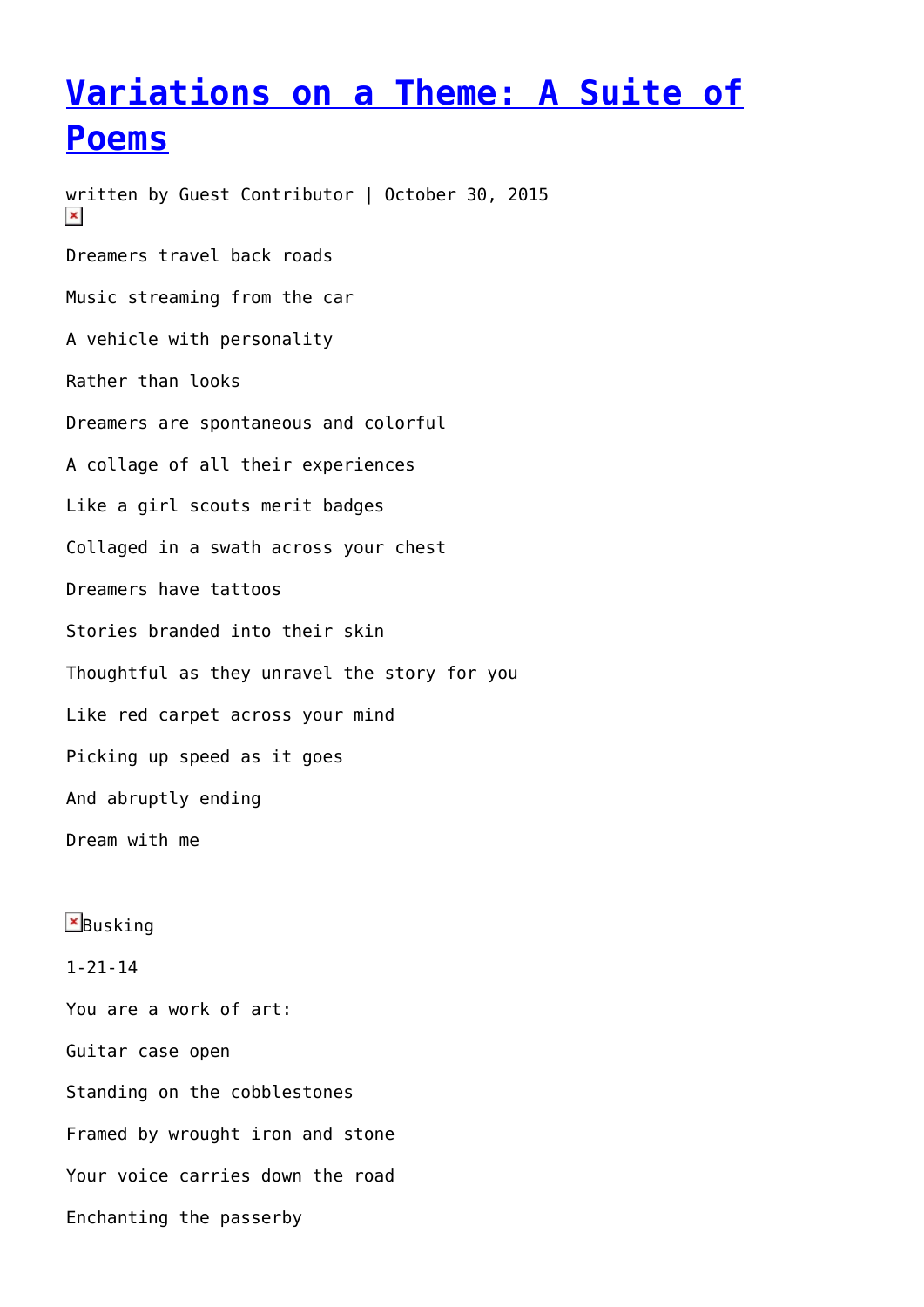Earning smiles and coins – Guitar of lacquered obsidian Edged in gold Sings in your hands A bright duet – Your hair shines softly Hazelnut, brown as comfort The black and white lines Of your elegant suit Are crisp as the cold air – The bright blue of your eyes Squinting in the sorrow of song You finish, leaving the air thrumming The sporadic applause like fireflies Twinkling on and off around you The slow waterfall of gold and silver Fit for a dragons hoard A gift to the flawless artist Who starts right up again For the joy of the song For the hearts he will touch

 $x_{\text{Love's Music}}$ 9-21-12 You played me Blue strings extending straight to my veins Fluting notes scattered like freckles Butterflies murmur in stomach drums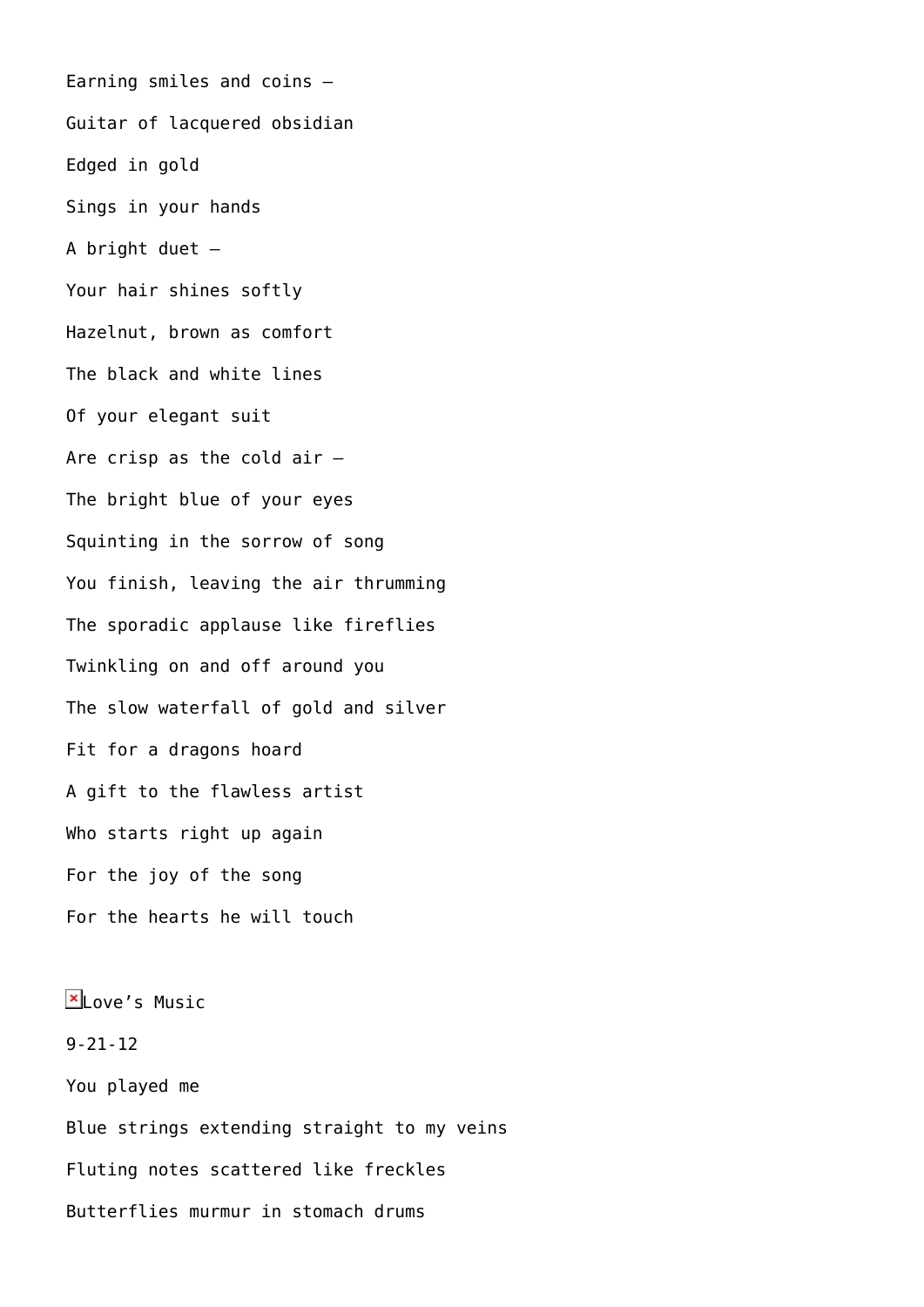A symphony of tingles when we kiss I sway to your heartbeats rhythm Deft notes whisper a sweet duet Your voice, a coffee colored cellos song Lute strings brushed like eyelashes softly closing Fingers running over skin like piano keys Hum of contentment rising out of a golden brass chest The music of loving you

**E**Magic 2-28-13 Last of day Reverse of dawn Lights upon That face Beard  $-$  a fire in the light Your shadow jumps with you Off the stool Like a throne Guitar – black and sleek Fingers stumbling On half-remembered past Singing hesitantly Strong and soft Painfully precious Notes you've touched Into being Silver and gold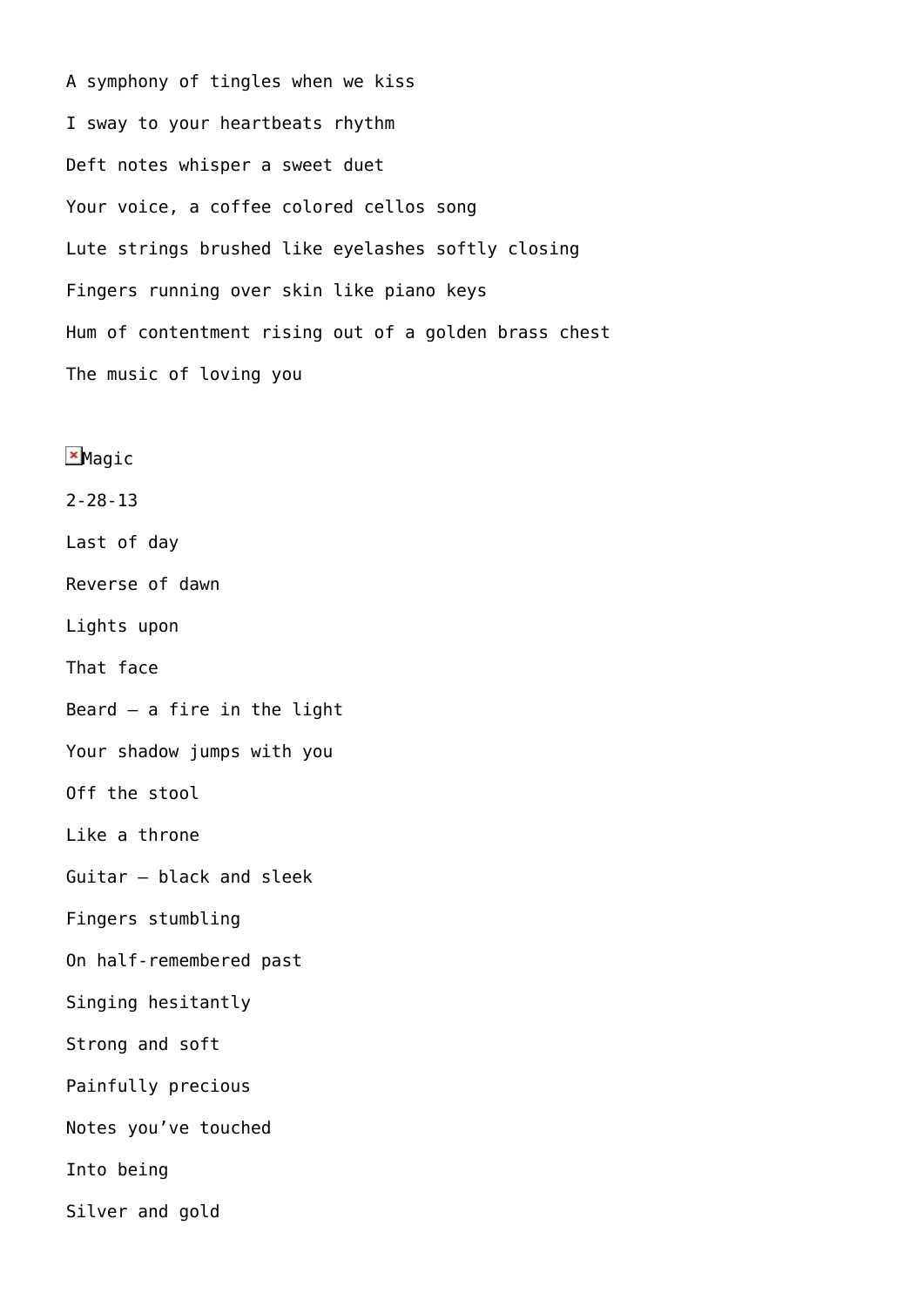Hum to your bidding Perched in the glow Blue pouring into a pool Of exaggerated sincerity Gathering our grins The song pulls you in again Eyes wandering Lips whispering Till you pick it up again Cavort through the room If only you could see Your music is magic to me  $M$ Making music 9-9-12 I love it all Spellbound, I am lost in the details Your foot keeping time Head turned to catch the tune The space between lips and harmonica The dance of fingers on strings How quickly your hands fall into new patterns Blue eyes hungry to mirror his notes

Laps and arms full of music

Maybe it is a guitar thing to slouch

Cradling your lady into your chest

A circle of orange and brown folding chairs in your garage

The center where the notes collide